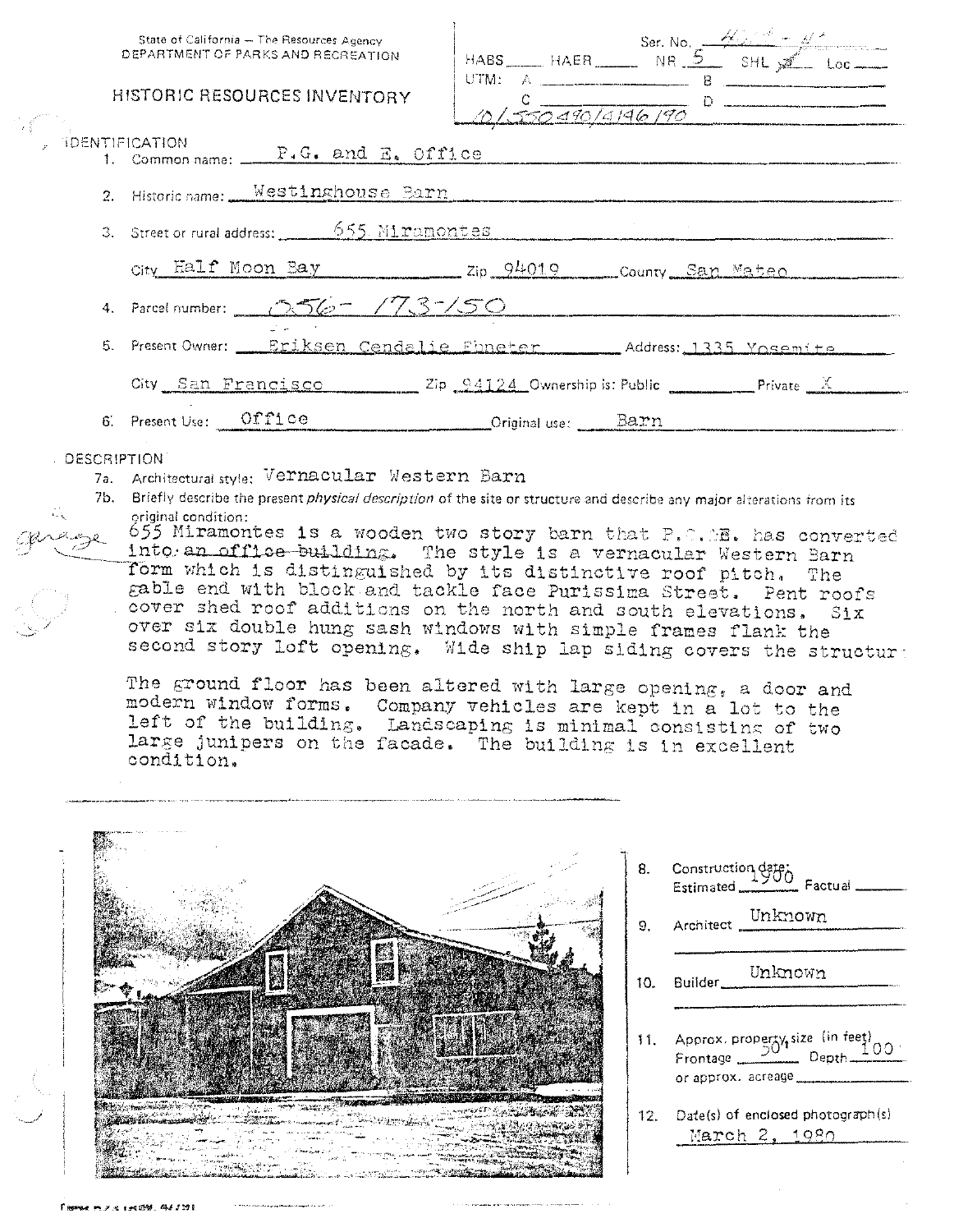|     | 13. Condition: Excellent <u>A Good</u> _____ Fair ____ Deteriorated _____ No longer in existence ______                                                                                                                                                                                                                                     |  |
|-----|---------------------------------------------------------------------------------------------------------------------------------------------------------------------------------------------------------------------------------------------------------------------------------------------------------------------------------------------|--|
|     | 14. Alterations: First floor windows and the two large entry loors                                                                                                                                                                                                                                                                          |  |
|     | 15. Surroundings: (Check more than one if necessary) Open land ____Scattered buildings _____ Densely built-up _____<br>Residential 4 Industrial Commercial Other: 2001 - 2010 12:00 12:00 12:00 12:00 12:00 12:00 12:00 12:00 12:00 1                                                                                                       |  |
|     | 16. Threats to site: None known $\frac{X}{X}$ Private development 20ning Vandalism 200 Vandalism                                                                                                                                                                                                                                            |  |
|     | 17. Is the structure: On its original site? $\frac{X}{X}$ Moved? Unknown?                                                                                                                                                                                                                                                                   |  |
|     |                                                                                                                                                                                                                                                                                                                                             |  |
|     | SIGNIFICANCE /                                                                                                                                                                                                                                                                                                                              |  |
| 19. | Briefly state historical and/or architectural importance (include dates, events, and persons associated with the site.)<br>a standard vernacular California building, a rural barn, which has<br>been sensitively reused for a contemporary office building. Leaving<br>the loft section of the facade intact has preserved the structure's |  |

design integrity and thus acknowledges the site's original use.<br>The office/barn adds much to the historic urban scale of Half Moon Bay. originally:

Horse bann for coast quard

20. Main theme of the historic resource: (If more than one is checked, number in order of importance.) Architecture Arts & Leisure Economic/Industrial \_\_\_\_Exploration/Settlement \_\_\_\_\_ \_\_\_ Government \_\_\_\_\_\_\_\_\_\_\_ Military \_\_ 

3 P

21. Sources (List books, documents, surveys, personal interviews and their dates).

March 1980  $22.$ Date form prepared By (name)  $\angle$ // گد\_Organization <u>n Matto Caunty P</u> Address: 434  $\frac{2}{\sqrt{2}}$ zip  $\frac{2}{\sqrt{2}}$ Phone:  $\angle$  408

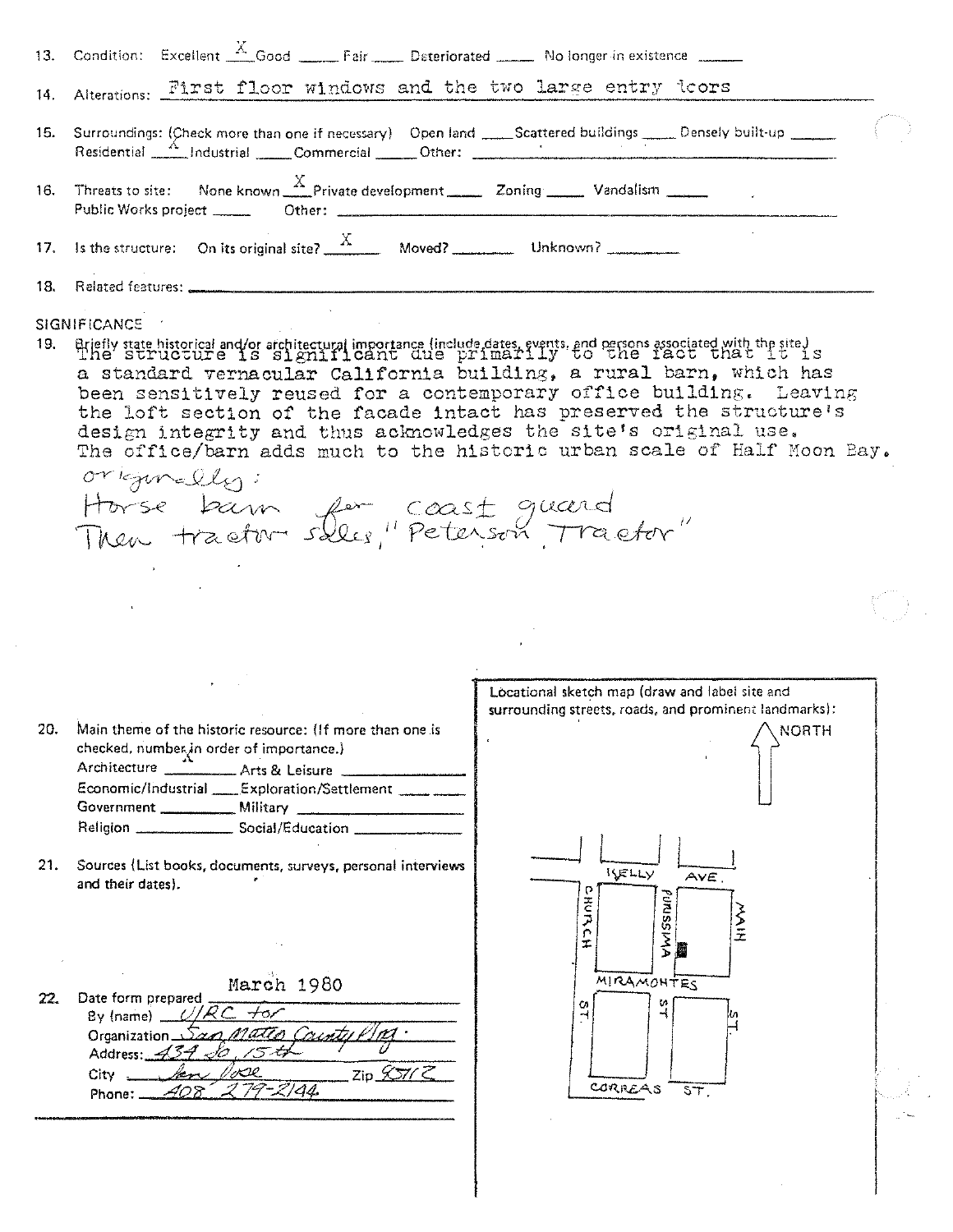| State of California - The Resources Agency<br>DEPARTMENT OF PARKS AND RECREATION |                                                                                                                                                                                                                                      |                      |                                     | Ser. No. $49/9 - 48$<br>HABS HAER NR $\perp$ SHL $\cancel{M}$ Loc |  |  |
|----------------------------------------------------------------------------------|--------------------------------------------------------------------------------------------------------------------------------------------------------------------------------------------------------------------------------------|----------------------|-------------------------------------|-------------------------------------------------------------------|--|--|
|                                                                                  | HISTORIC RESOURCES INVENTORY                                                                                                                                                                                                         |                      | $\frac{c}{\sqrt{550680/4146/60}}$ 0 |                                                                   |  |  |
| <b>IDENTIFICATION</b>                                                            | 1. Common name: Methodist Church                                                                                                                                                                                                     |                      |                                     |                                                                   |  |  |
|                                                                                  | 2. Historic name: Methodist Episcopal Church                                                                                                                                                                                         |                      |                                     |                                                                   |  |  |
|                                                                                  | 3. Street or rural address: Miramontes Street, (northeast corner w/ Johnston)                                                                                                                                                        |                      |                                     |                                                                   |  |  |
|                                                                                  | City Half Moon Bay 2ip 94019 County San Mateo                                                                                                                                                                                        |                      |                                     |                                                                   |  |  |
|                                                                                  |                                                                                                                                                                                                                                      |                      |                                     |                                                                   |  |  |
|                                                                                  | 5. Present Owner: Community Methodist Church Address: 777 Miramontes                                                                                                                                                                 |                      |                                     |                                                                   |  |  |
| $City_$                                                                          | $\overbrace{\hspace{2.3cm}}^{\text{2ip}}$ $\overbrace{\hspace{2.3cm}}^{\text{2ip}}$ $\overbrace{\hspace{2.3cm}}^{\text{Ownership is: Public}}$ $\overbrace{\hspace{2.3cm}}^{\text{Private}}$ $\overbrace{\hspace{2.3cm}}^{\text{X}}$ |                      |                                     |                                                                   |  |  |
| 6. Present Use: Church                                                           |                                                                                                                                                                                                                                      | Original use: Church |                                     |                                                                   |  |  |

## **DESCRIPTION**

- Gothic Revival 7a. Architectural style:
- 7b. Briefly describe the present *physical description* of the site or structure and describe any major alterations from its original condition:

One-story in height, the Methodist Chrch is sheathed in shiplap siding and has a gabled roof. A belfry sits atop the roof at the buildings facade and is octangonal in shape with cut out sections exposing the bell to full view. A small cupula tops the belfry and contains decorative brackets under the eaves. Additional brackets may be seen under the buildings eaves on all sides. Most notable in the church design are the lancet windows with rounded arch above and small wooden cross. Each windows contains a carved letter "M", perhaps a hint at the craftsman's identity. There are four windows on each side elevation and two at the facade which flank a centrally located double door. A fanlight above the door sits under a wood carved ogee arch. The building is in excellent condition.

A small one-story addition is located at the west elevation of the Church and is today used as a social hall. Also sheathed in shiplap siding, this addition was at one time a part of the Ocean Shore Railroad Station in Half Moon Bay. Date of move to this site is not known.



8. Construction date: Estimated Factual 187 9. Architect Charles Geddes Unknown  $10<sub>1</sub>$ Builder Approx. property size (in feet)  $11.$ Frontage \_ Depth or approx. acreage Date(s) of enclosed photograph(s)<br>Spring 1980  $12.$